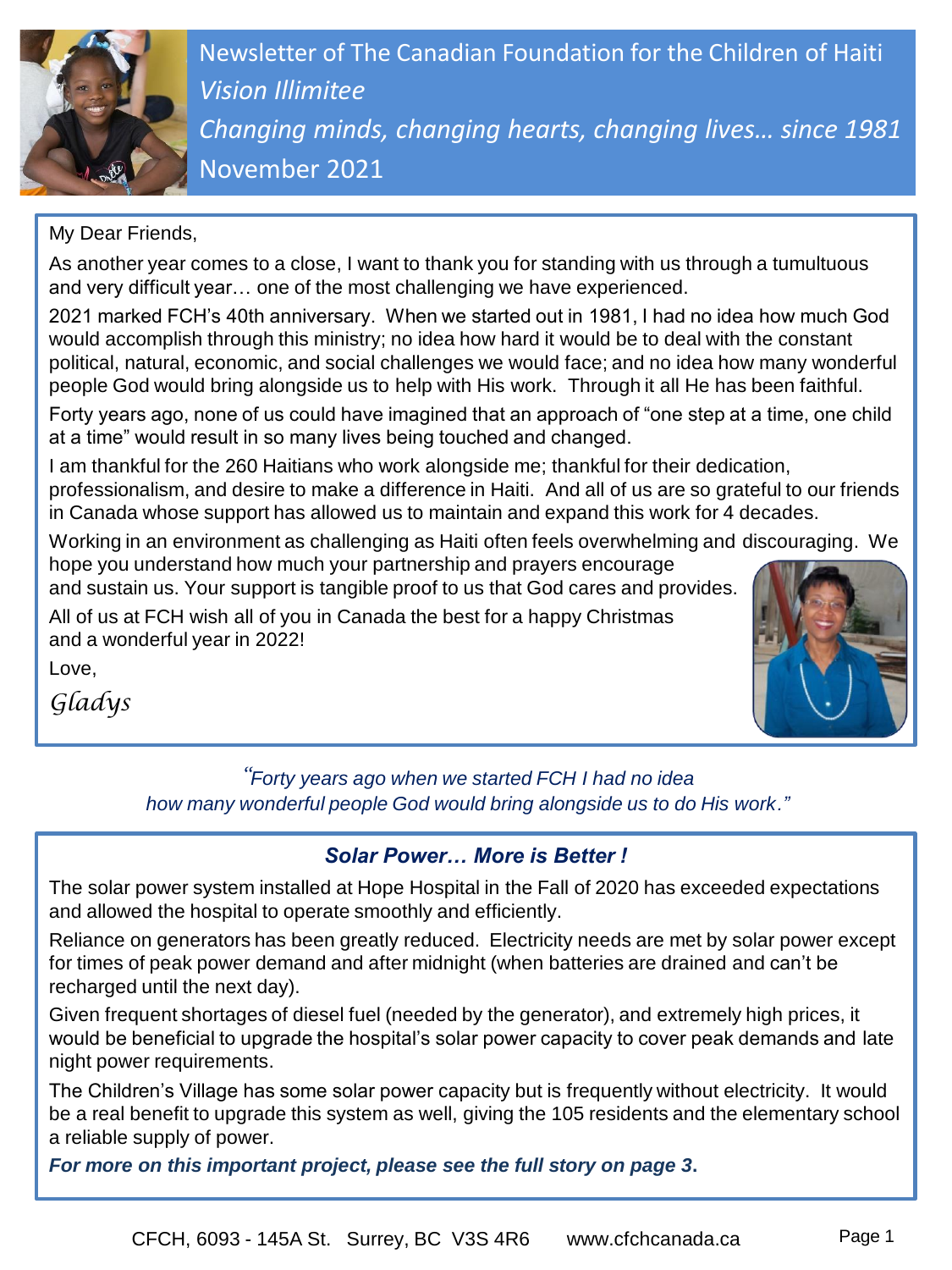

Newsletter of The Canadian Foundation for the Children of Haiti *Vision Illimitee Changing minds, changing hearts, changing lives… since 1981* November 2021

#### **Things we are thankful for in 2021**

2021 was an extremely difficult year in Haiti. Continued political strife and the assassination of the Haitian President resulted in the complete breakdown of law and order in Port au Prince. A devastating earthquake hit southern Haiti. Shortages and huge increases in the prices of daily necessities burdened people already struggling with poverty.

#### *Despite these monumental challenges, as we look back on 2021, we are thankful for many things. Here are a few:*

- $\triangleright$  The children at Rainbow of Love children's residence and the residents of Hope Home remain safe and well cared for.
- $\triangleright$  The elementary school at the Children's Village was open for most of the school year except for brief periods when covid restrictions and political unrest interrupted classes.
- $\triangleright$  In Mussotte (southern Haiti) the elementary school and post-secondary training institute (C-Tech) were open most days despite the devastating earthquake that hit the area in August.
- $\triangleright$  The C-Tech and Mussotte School buildings were not damaged in the earthquake.
- $\triangleright$  After the earthquake, our generous donors gave enough to allow FCH to purchase three truckloads of supplies and run a number of medical clinics in remote rural villages.
- $\triangleright$  The first nursing class graduated from C-Tech in November.
- $\triangleright$  Hope Hospital has remained open except for a few brief periods when violence made it too dangerous to operate.
- $\triangleright$  Our faithful supporters helped FCH cover ever-increasing costs for basic necessities.
- $\triangleright$  The new solar power system at Hope Hospital allowed the hospital to operate despite the lack of public electric power and shortages of diesel fuel.

*In the midst of such turmoil, we are thankful to be able to bring comfort and relief to those in need.*







A very special event during 2021 was the graduation of the first nursing class at C-Tech (FCH's post-secondary training institute).

To mark this milestone event, members of the U-Vic nursing faculty gave the graduates gifts to mark their accomplishment. Each of the 17 grads received a stethoscope and a blood pressure kit to help launch them on their way.

CFCH, 6093 - 145A St. Surrey, BC V3S 4R6 www.cfchcanada.ca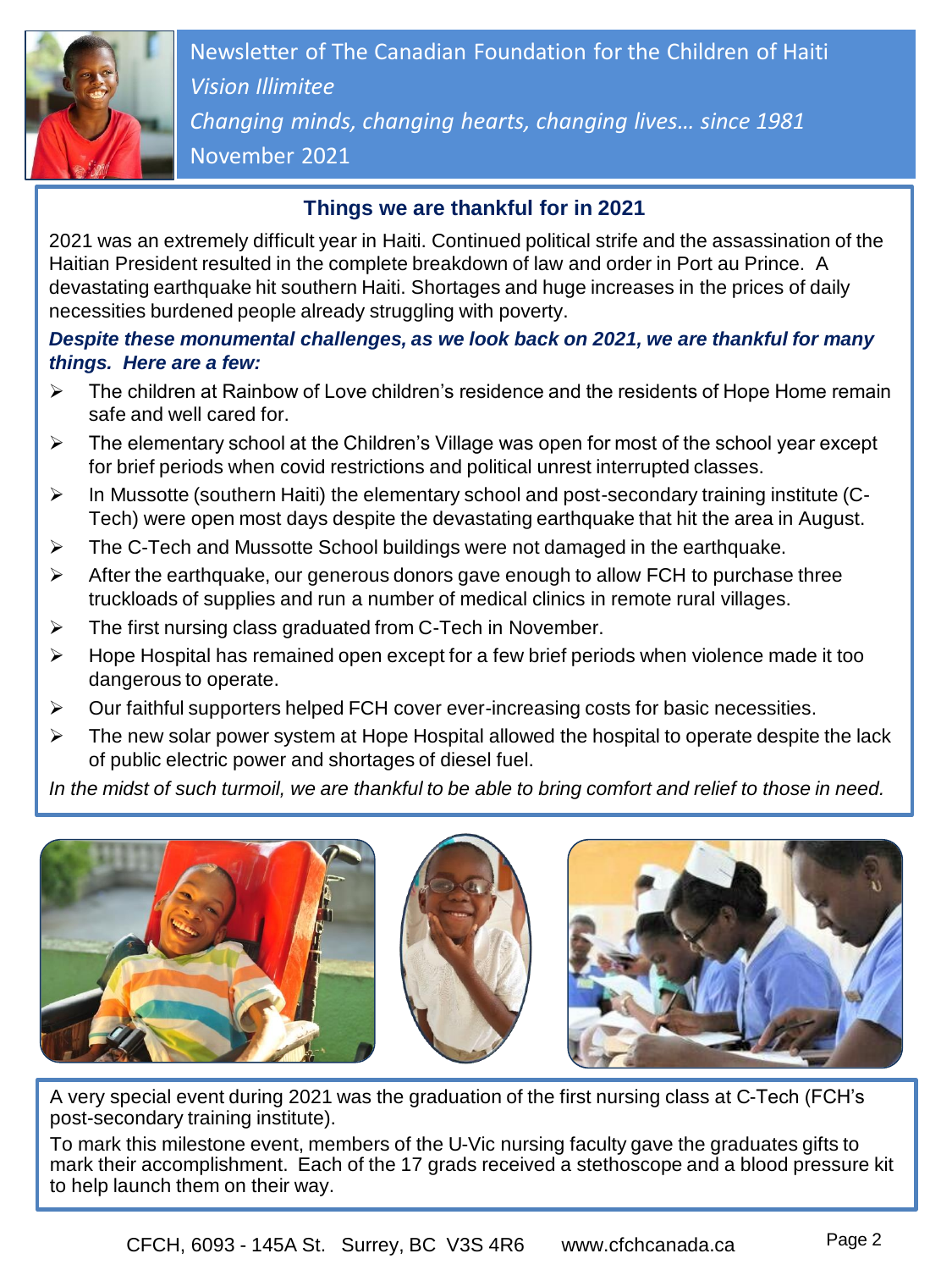

Ad *Changing minds, changing hearts, changing lives… since 1981* Newsletter of The Canadian Foundation for the Children of Haiti *Vision Illimitee* November 2020

## **Electric Power in Haiti is a Problem… Solar Power is the Answer**

#### **Background**

Haiti's public electric power system is extremely unreliable, to the point that Hope Hospital was almost 100% reliant on generators. This situation was not sustainable. Generators are an extremely costly power source, and they are often unavailable due to breakdowns when overused and frequent shortages of diesel fuel.

The Foundation's only option to keep the hospital open was to install a solar power system in the Fall of 2020. *(Our wonderful CFCH donors funded 90% of the cost of this project !)*

#### **Current Situation**

#### *The new system at the hospital has exceeded expectations, on most days providing 100% of the hospital's power needs between 9:00 AM and midnight.*

However, when machines with heavier power requirements are needed on an extended basis, the generator must supplement the solar power. Also, after midnight the system's batteries (which are charged during the day) run down, and the generator is needed until the sun comes up and recharges the system. This residual reliance on the generator leaves the hospital without power when diesel supplies run out and - when fuel is available – it is extremely expensive ( the current price is about 6 times higher than it was a year ago).

There is also small solar power system at the Children's Village that provides part of the Village's requirements but leaves the residences and elementary school too reliant on expensive generators and frequently without power.

#### **The Solar Solution**

*Although the current system has had an amazing impact on the hospital's ability to serve the community, it would be advantageous to expand the capacity of the system so that it can handle peak power requirements and have power available 24 hours each day, freeing FCH from expensive and unreliable generators.* 

FCH would like to expand the solar system at the Children's Village to avoid frequent black outs.

## **Help with the solar power upgrade would be appreciated**

There are many components in a solar power system, but the key elements are the solar panels.

The upgrade of the system at the Children's Village requires 6 new panels each costing \$185 US.

At Hope Hospital, the upgrade will require another 90 panels, each costing \$225 US.

Other key components include: mounting racks (\$135 US / panel); inverters (to convert solar energy to electric power) for the hospital (\$8,000 US) and the Village (\$2,800 US).

**If you would like to contribute to this project, donations can be made via the CFCH website at**  <https://cfchcanada.ca/>

*Any donation would be appreciated. Perhaps you could consider getting together with family or friends and purchasing a solar panel. Thanks!*